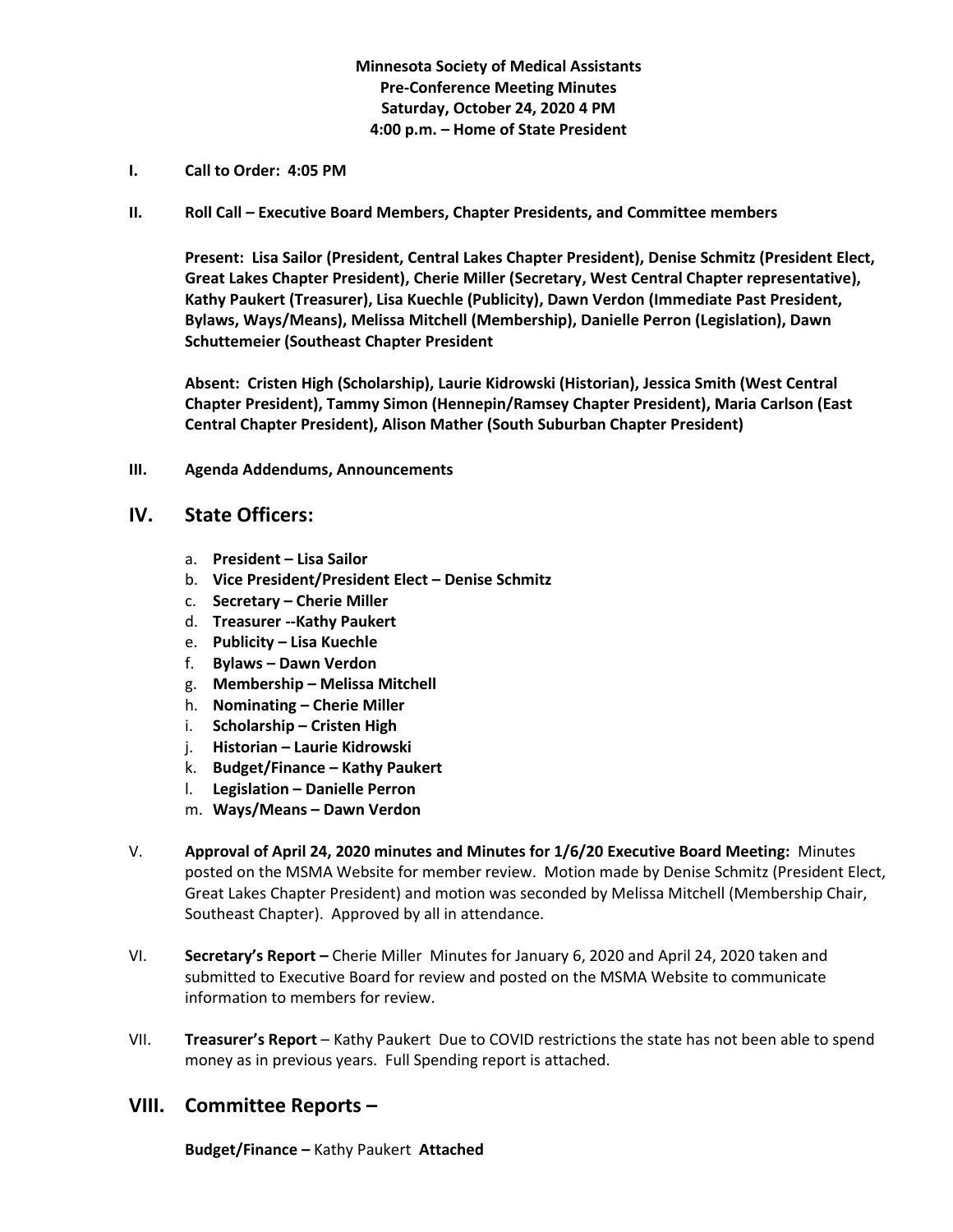**Bylaws –** Executive Board Members**.** Executive Board met 1/6/20 and updated the Minnesota State Society of Medical Assistant Bylaws. Bylaws are required to be updated every 2 years or when changes are required. Revisions were posted on the MSMA for members to review and submit questions/comments. No questions or comments were submitted to the Executive Board. Chapter bylaws are now a part of the Minnesota State Society of Medical Assistant Bylaws. Lisa Sailor (State President). Motion was made to approve Minnesota State Society of Medical Assistant Bylaws. Motion was made by Kathy Paukert CMA (AAMA)(Treasurer) and Seconded by Denise Schmitz CMA(AAMA) (President Elect, Great Lakes Chapter President). No discussion was noted and this motion was approved by all members in attendance.

**Historian –** Laurie Kidrowski: This committee name is changed to Historian/Parliamentarian. Photos have been submitted and all documentation is up to date.

**Legislation –** Danielle Perron: No additional meetings have taken place since last year regarding increasing the use of Medical Assistants in the home care setting. We will continue to increase the awareness of the role of Medical Assistants and how we can be utilized in a variety of areas.

**Membership –** Melissa Mitchell: Due to COVID no activity.

**Nominating –** Cherie Miller: Due to COVID the Spring Conference was cancelled, therefore our Spring Zoom Meeting held on April 24, 2020. Nominations were submitted for President-Elect, Treasurer and Delegates for AAMA 64<sup>th</sup> Annual Conference - Sept. 11-14, 2020 - Lake Buena Vista, Florida. **Nominations received prior to the meeting included:** President-Elect: Jessica Smith CMA(AAMA) West Central Chapter Treasurer: Kathy Paukert CMA(AAMA) South Suburban Chapter Delegate Nominations: Sophia Simon CMA(AAMA) West Central Chapter Kathy Paukert CMA(AAMA) South Suburban Chapter Elizabeth Sartor CMA(AAMA) South Suburban Chapter Cherie Miller CMA (AAMA) West Central Chapter Tammy Simmon CMA(AAMA) Hennepin/Ramsey Chapter Dawn Verdon CMA(AAMA) Central Lake Chapter Votes were sent securely to Cherie Miller CMA(AAMA) State Secretary and Nomination Committee Co-Chair votes were counted x 3 and the results of the vote:

**Delegates:** Sophia Simon CMA(AAMA) West Central Chapter, Kathy Paukert CMA(AAMA) South Suburban Chapter, and Elizabeth Sartor CMA(AAMA) South Suburban Chapter. Alternate Tammy Simmon CMA(AAMA) Hennepin/Ramsey Chapter **President Elect:** Denise Schmitz CMA(AAMA) Great Lakes Chapter **Treasurer:** Kathy Paukert CMA(AAMA) South Suburban Chapter Due to COVID and the cancellation of the AAMA  $64<sup>th</sup>$  Annual Conference – Sept. 11-14, 2020 – Lake Buena Vista, Florida, Delegates elected will serve at the AAMA  $65<sup>th</sup>$  Annual Conference – Sept. 24-27, 2021 – Houston, TX.

**Publicity/Website/Social Media –** Lisa Kuechle: SpinNest is being used for the MSMA Website. They are very responsive with requests. Looking forward to implementing Facebook next year.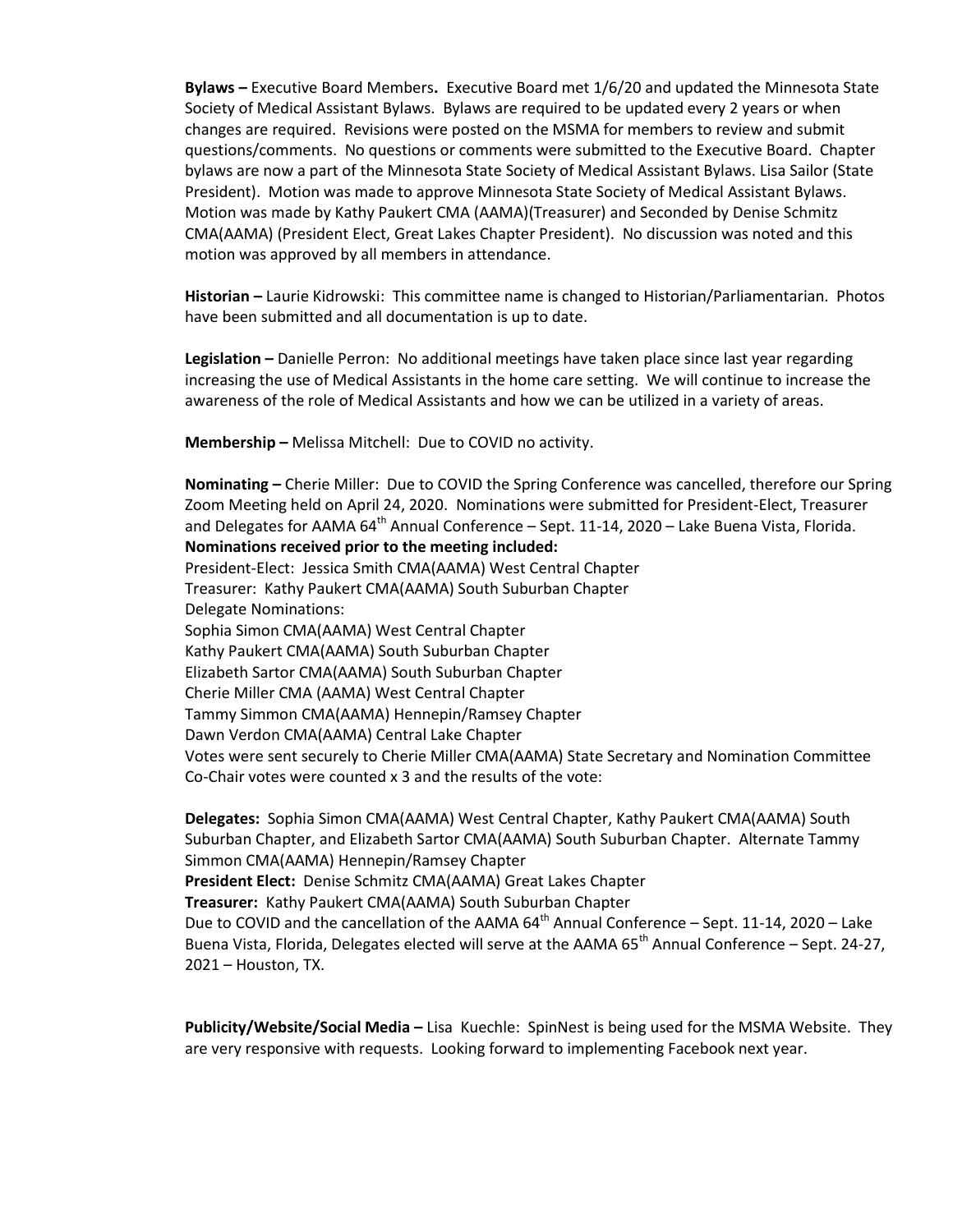#### **Scholarship –** Cristen High:

I mailed out 62 letters w/applications to CAAHEP and ABHES accredited programs on February 3, 2020. We received five (5) applications accepting four (4) applications. The committee (4 committee members) reviewed the applications with a 50-point checklist approach using the following criteria:

| Minnesota resident             | 5 points  |
|--------------------------------|-----------|
| CAAHEP/ABHES Accredited School | 5 points  |
| Application complete           | 5 points  |
| Application met deadline       | 5 points  |
| <b>Essay submitted</b>         | 5 points  |
| Faculty reference submitted    | 5 points  |
| Business reference submitted   | 5 points  |
| Official transcript submitted  | 5 points  |
| Content of material submitted  | 10 points |

#### **The winners of the 2020 scholarship awards are**:

Madison Kubic-Anoka Technical College

Istahil Hassen-Ridgewater College

Hannah Stoffel-Dakota County Technical College

Award letters were e-mailed to each winner. Applicants that did not include all the required components were notified via email what components were missing from their application as well as applicants that were not awarded a scholarship were notified via email of their outcome. I emailed MSMA State Treasurer with the student information so they can send the awarded checks in the amount of \$1000 to each school to be applied to expenses for the scholarship awardees.

**Ways/Means – Dawn Verdon:** No Report. Committee to be removed.

# **IX. Chapter Reports –**

**Central Lakes Chapter –** Lisa Sailor: They have held virtual CEU opportunities for state members, nonmembers and other healthcare professionals.

**East Central –** Maria Carlson: No report submitted.

**Great Lakes –** Denise Schmitz: Following the Spring Conference 2019 that was held in Duluth they have been meeting a few times. Not much activity following due to COVID

**Hennepin/Ramsey –** Tammy Simon: No report submitted.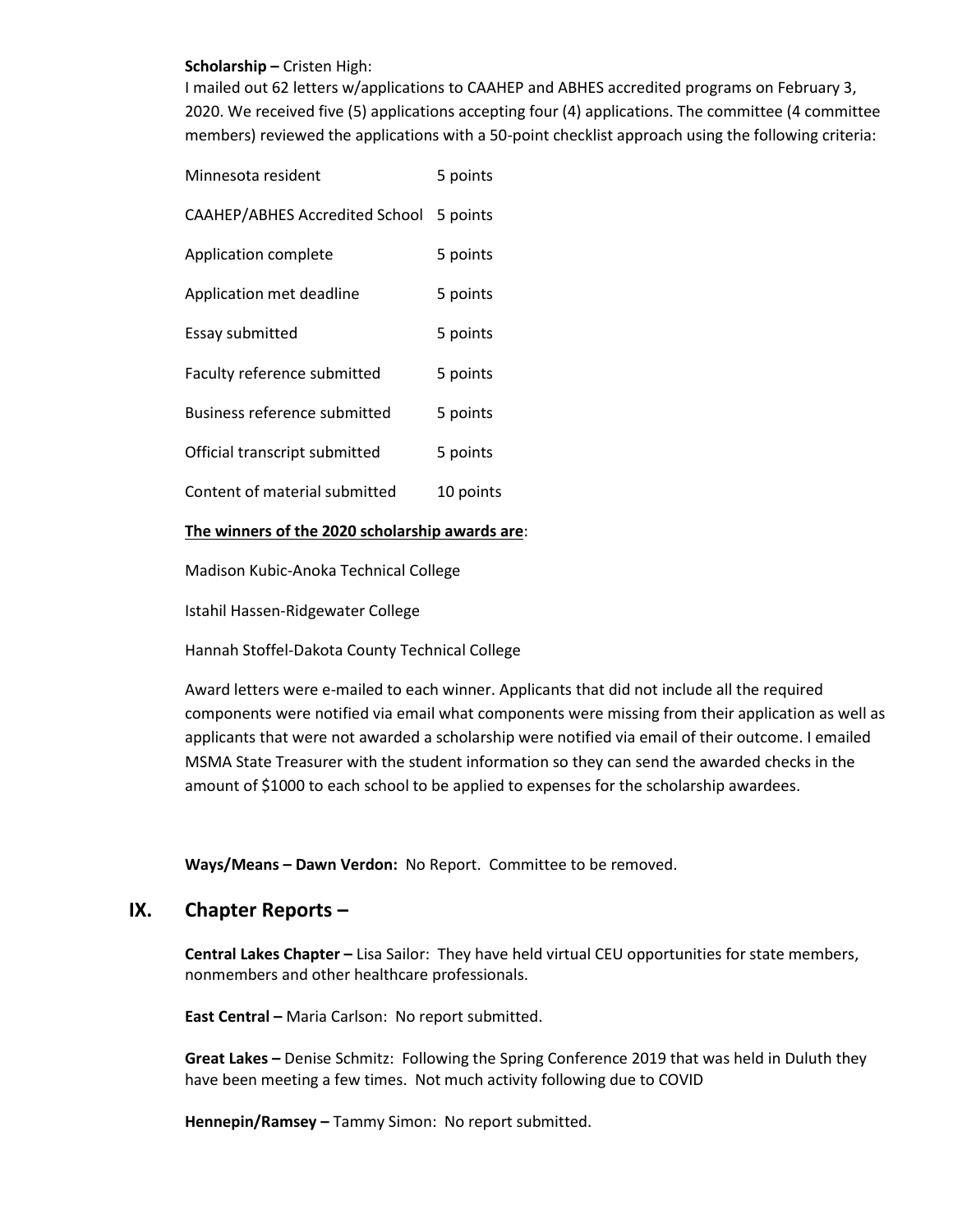**Southeast –** Melissa Mitchell: No much activity has occurred due to COVID. Working on planning for the Spring Conference 2021 being held in conjunction with West Central Chapter and Executive Board.

**South Suburban –** Alison Mather: No report submitted.

#### **West Central –** Jessica Smith

In the last year our board has been working on setting up policies for our chapter. We as a chapter have not had anything written for our chapter and the duties of our officers. We have been working on coming up with descriptions for each of our board positions outlining what the expectations of each of those positions entails. We plan on getting binders for each position so we can hand those binders off to the next officers elected so they have a description of their job title. We had planned on presenting our work at the Spring Conference during our chapter meeting for review, but that has since been postponed. We will table it until the Fall conference of 2020.

Our board also wants to implement a code of conduct or ethics for the chapter to have in writing. We have not as a board moved forward yet with this idea as we were going to get input from fellow members at the Spring conference. We will reevaluate this after the fall conference once we have a chance to talk to our fellow colleagues.

We are also in the beginning stages of planning the Spring 2021 conference with the South Central Chapter. At this time our hopes are to host the conference in the Mankato area. In our last chapter report there was a big focus on most the clinics in our area transitioning to the new EMR Epic. It was a big change for a lot of our members and most clinics have been using the system for awhile now and things are going much better. We look forward to seeing everyone at the Fall Conference and can't wait to showcase Mankato at the Spring conference!

#### **X. 2019 AAMA National Delegate Report – Greensboro, NC – Sept. 13-16, 2019**

# **XI. Old Business –**

a. **N/A**

# **XII. New Business –**

a. **2022 National Conference in Minnesota September 16-19, 2022**

#### b. **2020 AAMA National Conference cancelled due to COVID**

**i. 2020 Delegates will remain the same for the 2021 AAMA National Conference**

#### c. **Committees**

- **i. Goals:** Goals for the Minnesota State Society of Medical Assistant will be to seek opportunities to offer virtual CEU's, seek opportunities by spending money to offer virtual CEU's, increase money designations for additional scholarships
- **ii. New committees:** Discussion was had to establish a student committee made up of students and new graduates holding Student Memberships. This committee will work to increase retention of student members when transitioning from student member to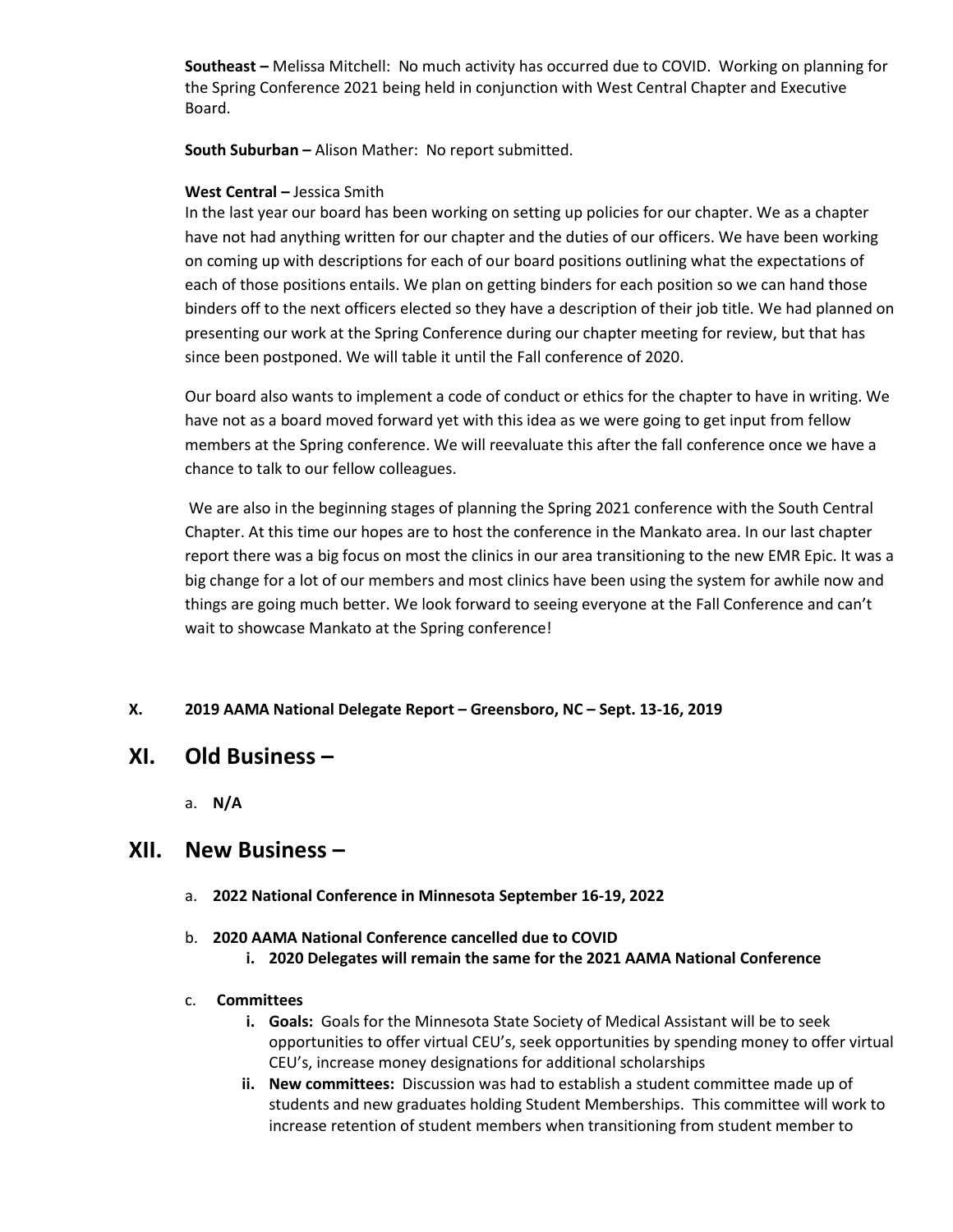active member. Medical Assistant Educator Program Directors Kathy Paukert, Cherie Miller, Dawn Verdon and Lisa Sailor will follow up on this subcommittee.

- **iii. New chairs/members:** Continue to work towards member retention, new members and continued participation as committee chairs.
- d. **ByLaws:** With the state bylaws now including chapter bylaws, Lisa Sailor will email all chapter presidents to inform chapter bylaws will no longer be required.
- e. **Spring 2021 MSMA conference:** This will be hosted by Southeast Chapter, West Central Chapter and the Executive Board. Melissa Mitchell (Southeast Chapter) is looking into a party planner and possible outside venue location with possible summer dates to host this event. Lisa Sailor will email committee members and chapter presidents with updates as they come available. Details will be posted on the MSMA Website, state Facebook page and chapter Facebook pages.
- f. **MSMA Social Media (Facebook):** Lisa Kuechle will be setting up the state Facebook page and will post items to keep members informed. It was also discussed that Chapter email and Facebook passwords would be kept with the Executive Board Secretary. Lisa Sailor will follow-up with each chapter president that was not in attendance for this meeting and will forward this information in Excel document to the State Secretary. Lisa Sailor stressed the importance of watching for emails as this is her way of communicating what is happening within the state and the AAMA.
- g. **MSMA ZOOM account:** The MSMA Executive Board has approved to purchase a one year subscription for Zoom. The cost is \$2,000 (\$200 per license). The Executive Board and Chapter Presidents will have access to this account to be able to offer virtual CEU's, chapter and state meetings. The Zoom sessions will hold up to 300 participants. This decision was made with the expectation that chapters will be able to host CEU's during the pandemic. A motion was made by Dawn Verdon CMA (AAMA) to approve this action and seconded by Melissa Mitchell CMA (AAMA). All members present voted to pass this motion.
- h. **Chapter CEUs:** During the pandemic, Lisa Sailor has asked Chapters to host a free CEU. Discussion was held regarding continuing to offer free CEU's for November and possibly December. After December, it will be up to each chapter if they want to offer free CEU's or to charge members and nonmembers a fee. Lisa Sailor will follow-up with Lisa Kuechle as she has offered to host the November CEU
- i. **2021 AAMA membership drawings**

# **XIII. Upcoming Events –**

- a. **2021 Spring Conference –** Hosts: West Central and Southeast Chapters along with the Executive Board TBD
- b. **2021 Fall Symposium** Hosts: Executive Board TBD
- c. **2022 Spring Conference** Hosts: Hennepin Ramsey 60th Anniversary TBD

## **National Conferences –**

a. **AAMA 65th Annual Conference** – Sept. 24-27, 2021 – Houston, TX

b. **AAMA 66th Annual Conference** – Sept. 16-19, 2022 – Marriott Minneapolis City Center, Minneapolis, MN